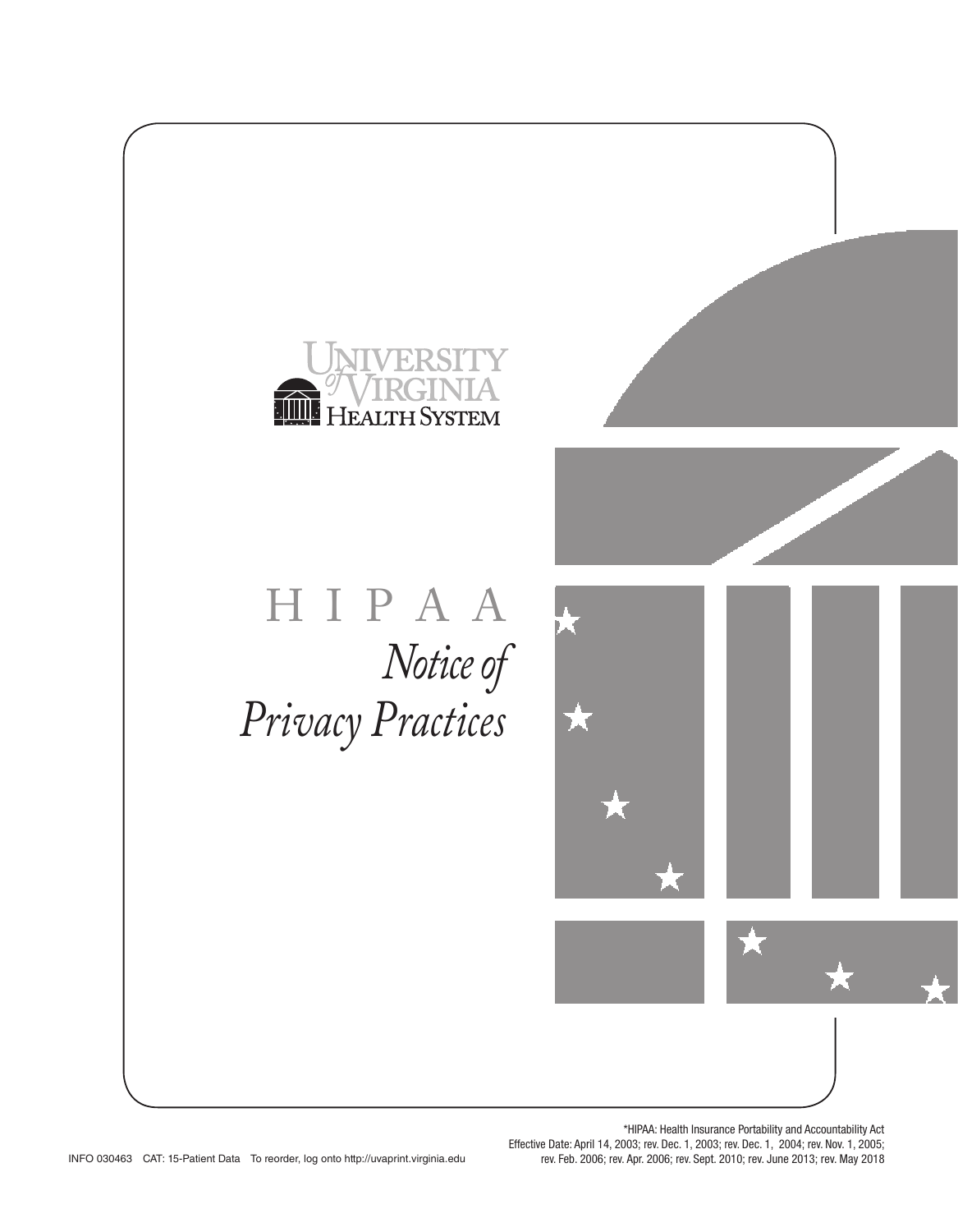



Name:

Medical Record Number:

### **Acknowledgement of Receipt of the HIPAA Notice of Privacy Practices for the University of Virginia Health System**

Federal law requires that we obtain your written acknowledgement of receipt of the UVA Notice of Privacy Practices. Please sign below.

I acknowledge that I have received the UVA Notice of Privacy Practices.

Patient Name (Print):

Patient Date of Birth:

Legal Representative Name (Print) (if patient unable to sign):

Patient or Legal Representative Signature:

Date:

Please send completed forms to Health Information Services, University of Virginia Medical Center, P.O. Box 800476, Charlottesville, VA 22908-0476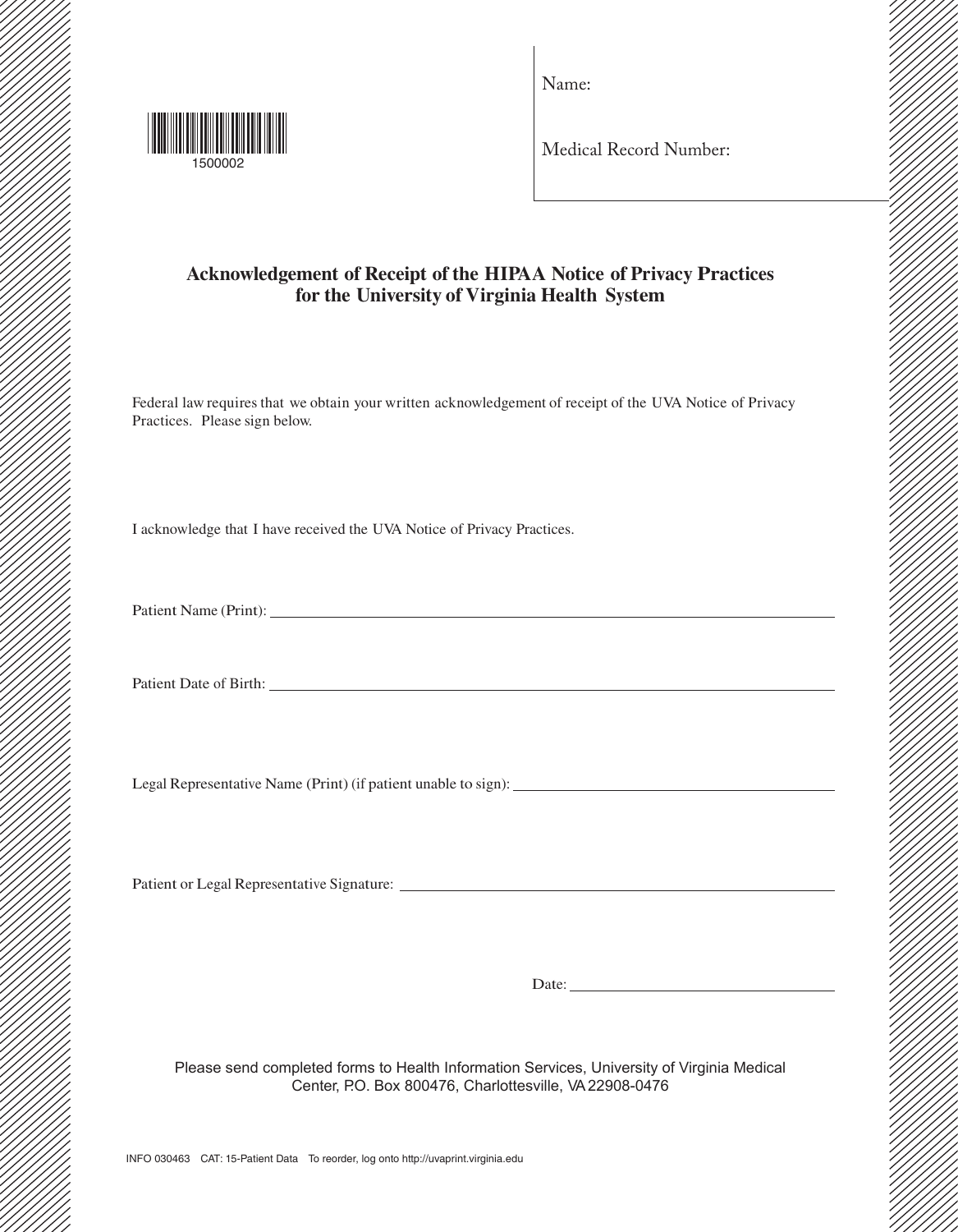#### **THIS NOTICE DESCRIBES HOW MEDICAL INFORMATION ABOUT YOU MAY BE USED AND DISCLOSED AND HOW YOU CAN GET ACCESS TO THIS INFORMATION.**

#### **PLEASE REVIEW IT CAREFULLY.**

If you have any questions about this notice, please contact the Corporate Compliance and Privacy Office at 434.924.2938.

#### *Who Will Follow This Notice.*

This notice describes the privacy practices of the University of Virginia Health System,

including the UVA Medical Center, UVA Continuum Home Health Care and Infusion Services, the University of Virginia Physicians Group, the University of Virginia Transitional Care Hospital and:

- Any health care professional authorized to enter information into your medical record
- All departments, clinics and units
- Any member of a volunteer group we allow to help you while you are a patient
- All Health System employees, staff and other personnel, and students
- The Virginia Urologic Foundation, University of Virginia Community Medicine LLC, and the University of Virginia Imaging Center LLC.

The Medical Center inpatient psychiatric unit gives patients a supplemental notice describing its practices. All of the above entities, sites and locations (the "Health System") may share medical information with each other for treatment, payment or operations purposes described in this notice.

#### *Our Pledge Regarding Medical Information.*

We understand that medical information about you and your health is personal. We are committed to protecting

medical information about you. We create a record of the care and services you receive. We need this record to provide you with quality care and to comply with certain legal requirements. This notice applies to all of the records of your care generated by the Health System, whether made by hospital personnel or your personal doctor. This notice will tell you about the ways in which we may use and disclose medical information about you. We also describe your rights and certain obligations we have regarding the use and disclosure of medical information.

We are required by law to make sure that medical information that identifies you is kept private; give you this notice of our legal duties and privacy practices with respect to medical information about you; and follow the terms of the notice that is currently in effect.

*How We May Use and Disclose Medical* 

The following categories describe different ways that we use and disclose medical information. **Information About You.** For each category of use or 1

disclosure we will explain what we mean and give examples. Not every use or disclosure in a category will be listed. However, all of the ways we are permitted to use and disclose information will fall within one of the categories.

**For Treatment.** We may use medical information about you to provide you with medical treatment or services. We will provide medical information about you to doctors, nurses, technicians, medical students, residents, or other personnel who are involved in taking care of you. For example, a doctor treating you for a broken leg may need to know if you have diabetes because diabetes may slow the healing process. In addition, the doctor may need to tell the dietician if you have diabetes so that we can arrange for appropriate meals. Different departments of the Health System also may share medical information about you in order to coordinate the different things you need, such as prescriptions, laboratory work and x-rays. We may use and disclose medical information about you in order to communicate with you about available treatment--for instance, to send you appointment or prescription refill reminders, or to offer wellness and other educational programs, or to tell you about or recommend possible treatment options or alternatives that may be of interest to you.

We may also disclose medical information about you to people outside the Health System who provide services that are related to your care, such as home health agencies or medical equipment suppliers.

**For Payment.** We may use and disclose medical information about you so that the treatment and services you receive may be billed to and payment may be collected from you, an insurance company or another third party. For example, we may need to give your health plan information about your surgery so your health plan will pay us or reimburse you for the surgery. We may tell your health plan about a treatment you are going to receive, to obtain prior approval or to determine whether your plan will cover the rest of the treatment. If you do not want your health plan to receive information about treatment for which you have paid in advance, see "Right to Request Restrictions" on page 4 of this notice.

**For Health Care Operations.** We may use and disclose medical information about you for health care operations. These uses and disclosures are necessary to run the Health System and make sure that all of our patients receive quality care. For example, we may use medical information to review our treatment and services and to evaluate the performance of our staff in caring for you. We may also combine medical information about many patients to decide what additional services the Health System should offer, what services are not needed, and whether certain new treatments are effective. We may also provide information to doctors, nurses, technicians, medical and nursing students, and other personnel and trainees for review and learning purposes. We may also combine the medical information we have with medical information from other hospitals to compare how we are doing and see where we can make improvements in the care and services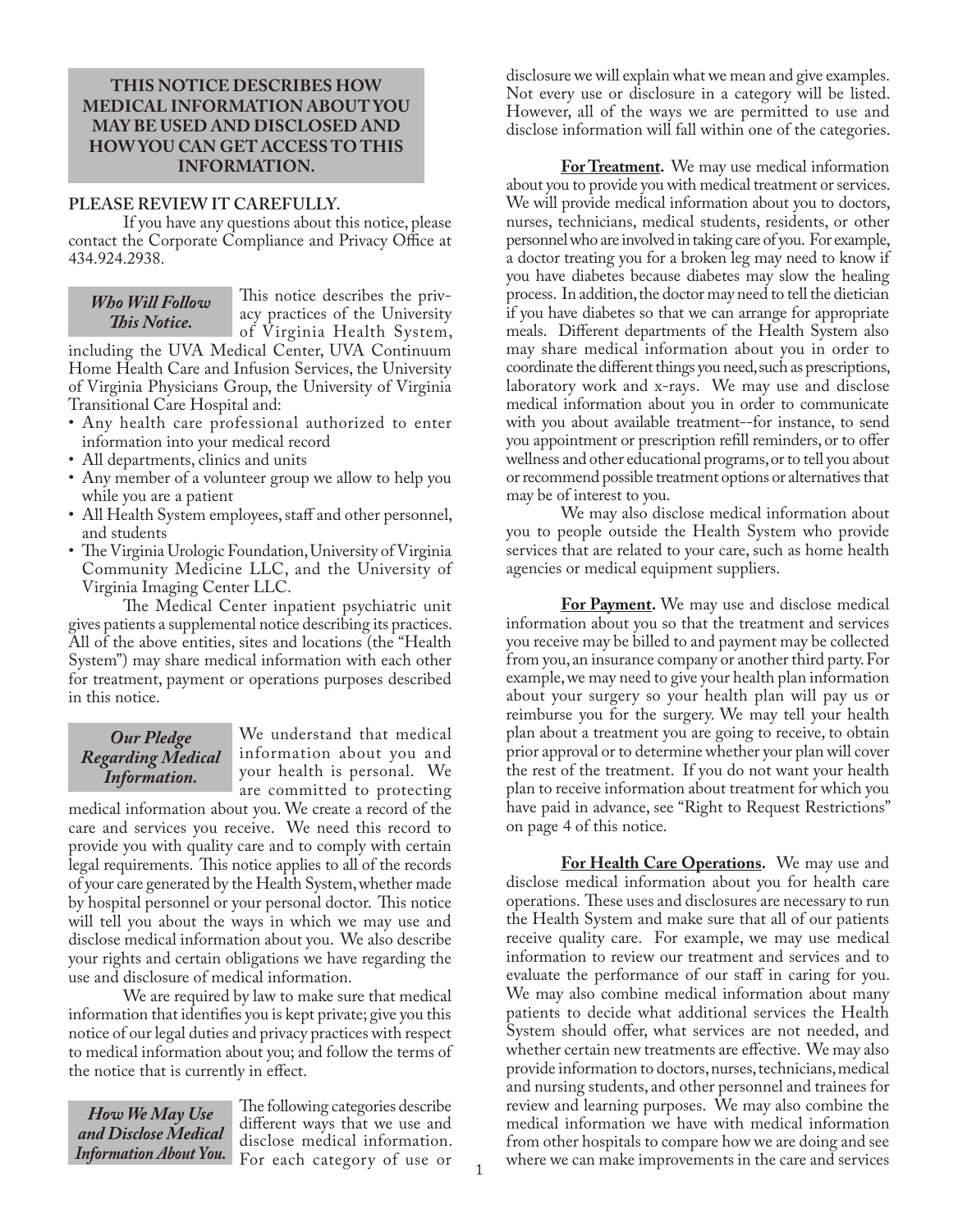we offer. We may remove information that identifies you from this set of medical information, so that others may use it to study health care and health care delivery without learning who you are.

**Business Associates.** There are some services provided in our organization through contracts with business associates. Examples include computer maintenance by outside companies and transcription of medical records by outside medical records services. Where these services are contracted, we may disclose your health information to our business associates so that they can perform the job we have asked them to do. Similarly, there are departments of the University that provide services to us, and may need access to your health information to do their jobs. We require business associates and other UVA departments to appropriately safeguard your information and to notify us of any breaches to your health information.

**Fundraising Activities.**We may use the following information to reach you in an effort to encourage donations for the Health System. We also may disclose this information to a foundation related to the Health System so that the foundation may contact you to encourage donations. This means your name, address, phone number and other contact information, age, gender, insurance status, the names of your physicians, the dates you received treatment or services at the hospital, and the departments where you received treatment or services. It does not include information about your diagnosis or treatment, except that we may use or disclose to a related foundation limited information regarding the outcome of your treatment for screening purposes. You have the right to opt out of receiving contacts for fundraising. If you do not want the hospital to contact you for fundraising efforts, you may notify the Health System Development Office at 800.297.0102 or 434.924.8432.

**Inpatient Directory Information.** Unless you notify us that you object, we will use your name, location in the hospital, and general condition to respond to questions about you from persons who ask for you by name, if you are an inpatient. If you do not want some or all of this information used for this purpose during your current hospital stay, please notify the Bed Coordination Center at 434.243.9931, or if you want to permanently restrict this use, please notify the Admitting Office at 434.924.9231. This information and your religious affiliation also may be provided to members of the clergy. If you do not want some or all of this information provided to members of the clergy, please notify the Admitting Office at 434.924.9231.

**Individuals Involved in Your Care or Payment** 

**for Your Care.** We may release information about you to a family member or friend who is involved in your care, or the payment for your care. We may tell your family or friends your condition and that you are in the hospital. We may disclose medical information about you to an entity assisting in a disaster relief effort so that your family can be notified about your condition, status and location.

**Other Care Providers.** We may disclose medical information to health care professionals who have cared or currently are caring for you, such as rescue squads, a referring hospital and its physicians, or a nursing home medical director, for them to use in treating you, seeking payment for treatment, and certain health care operations, such as evaluating the quality of their care and the performance of their staff, providing training, and licensing and accreditation reviews.

**Research.** Under certain circumstances, we may use and disclose medical information about you for research purposes. For example, a research project may involve comparing the health and recovery of all patients who receive one medication to those who received another for the same condition. We also may retain samples from tissue or blood and other similar fluids normally discarded after a medical procedure, for later use in research projects. All these research projects, however, are subject to a special approval process. This process evaluates a proposed research project and its use of medical information, trying to balance the research needs with patients' need for privacy of their medical information. Before we use or disclose medical information for research, the project will have been approved through this research approval process. In some cases, your authorization would be required. In other cases it would not, where the review process determines that the project creates, at most, a minimal risk to privacy. We may also disclose medical information about you to people preparing to conduct a research project, for example, to help them look for patients with specific medical needs, so long as the medical information they review does not leave the Health System. And if a research project can be done using medical data from which all the information that identifies you (such as your name and medical record number) has been removed, we may use or release the data without special approval. We also may use or release data for research with a few identifiers retained--dates of birth, admission and treatment, and general information about where you live (not your address), without special approval. However, in this case we will have those who receive the data sign an agreement to appropriately protect it.

**As Required by Law.** We will disclose medical information about you when required to do so by federal, state or local law.

**To Avert a Serious Threat to Health or Safety.** We may use and disclose medical information about you when necessary to prevent an immediate, serious threat to your health and safety or the health and safety of the public or another person. Any disclosure, however, would only be to someone able to help prevent the threat.

**Organ and Tissue Donation.** If you are an organ donor, we may release medical information to organizations that handle organ or tissue procurement or to an organ donation bank, to further organ or tissue donation and transplantation.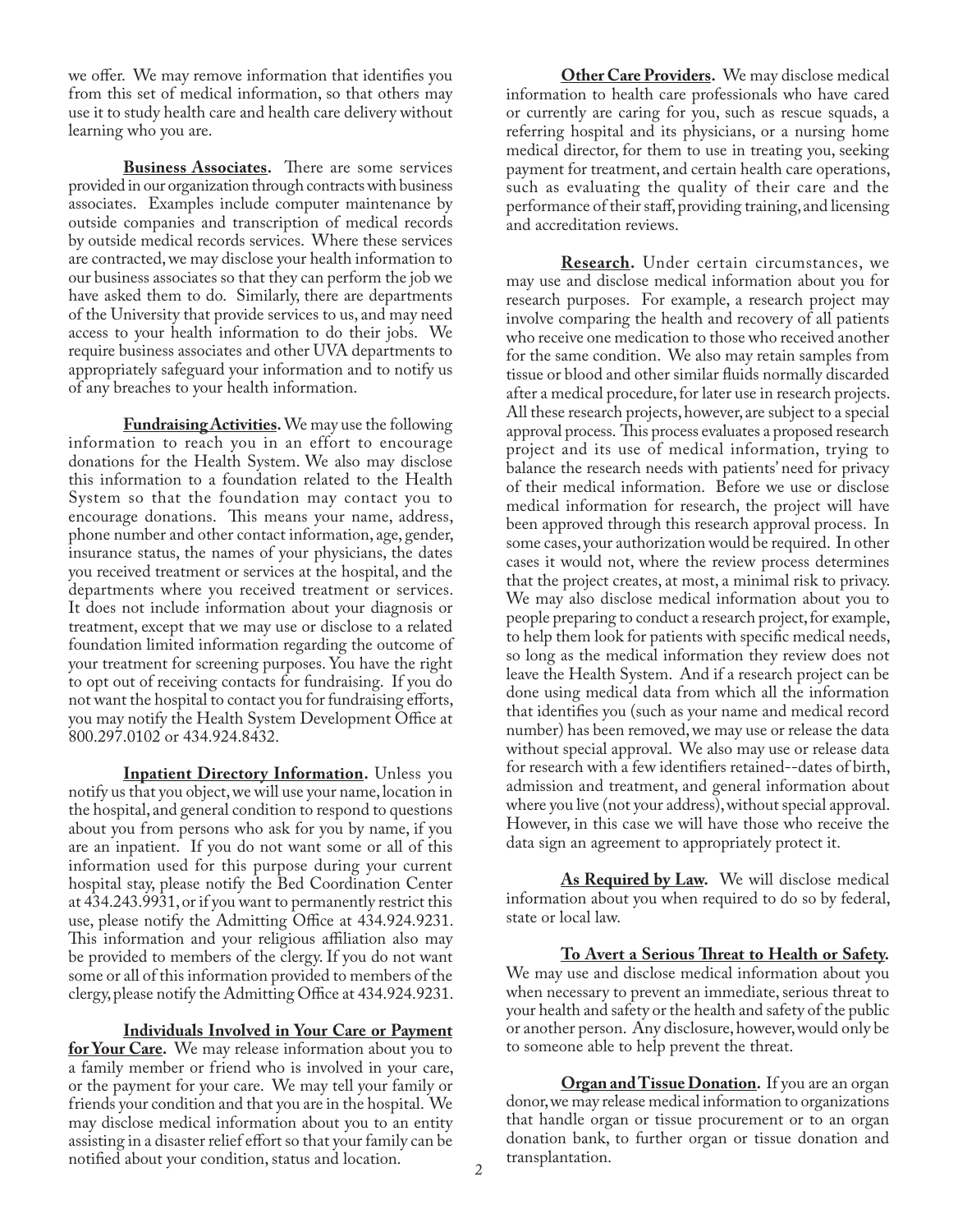**Military and Veterans.** If you are a member of the armed forces, we may release medical information about you as required by military command authorities. We may also release medical information about foreign military personnel to the appropriate foreign military authority.

**Workers' Compensation.** We may release medical information about you for workers' compensation or similar programs. These programs provide benefits for workrelated injuries or illness.

**Public Health Risks.** We may disclose medical information about you for public health activities. These activities generally include the following:

- To prevent or control disease, injury or disability;
- To report births and deaths;
- To report endangering disabilities of drivers and pilots;
- To report abuse or neglect of children, the elderly and incompetent patients;
- To report reactions to medications or problems with products; to notify people of recalls of products they may be using.

**Health Oversight Activities.** We may disclose medical information to a health oversight agency for activities authorized by law. These oversight activities include, for example, audits, investigations, inspections, and licensure. These activities are necessary for the government to monitor the health care system, government programs, and compliance with civil rights laws.

**Lawsuits and Disputes.** If you are involved in a lawsuit or a dispute, we may disclose medical information about you in response to a court or administrative order. We may also disclose medical information about you in response to a subpoena, discovery request, or other lawful process by someone else involved in the dispute, but only if efforts have been made to tell you about the request or to obtain an order protecting the information requested.

**Law Enforcement.** We may release medical information if asked to do so by a law enforcement official:

- In response to a court order, subpoena, warrant, summons or similar process;
- About a death we believe may be the result of criminal conduct;
- About criminal conduct at the hospital; and
- About wounds made by certain weapons.

**Medical Examiners and Funeral Directors.** We may release medical information to a medical examiner. This may be necessary, for example, to identify a deceased person or determine the cause of death. We may also release medical information about deceased patients of the hospital to funeral directors as necessary to carry out their duties.

You have the following rights regarding medical information we maintain about you:

medical and billing records, *Your Rights Regarding Medical Information About You.*

**Right to Inspect and Copy.** You have the right to inspect or receive a copy of your

or to have a copy sent to another person designated by you. You may request copies of records in an electronic format, and if the records are available in that format, they will be provided in it. If they are not, we will provide an alternate format. For medical records, you must submit a signed authorization form to Health Information Services, University of Virginia Medical Center, P.O. Box 800476, Charlottesville, VA 22908-0476, or by fax at 434.243.5995. Authorization forms and instructions are available on the Medical Center's website at http://uvahealth.com/patientsvisitors-guide/medical-records. Call 434-924.5136 with any questions. For billing records you may write to Patient Financial Services, P.O. Box 800750, Charlottesville, VA 22908-0750, or call 800.523.4398. For physician bills, you may write to the University of Virginia Physicians Group at P.O. Box 9007, Charlottesville, VA 22906-9007, or call 434.980.6110 or 800.868.6600. If you request a copy of the information, we may charge a fee for costs of copying and mailing.

**We may deny your request to inspect and copy in certain very limited circumstances.** If you are denied access to medical information, you may request that the denial be reviewed. Another licensed health care professional chosen by the hospital will review your request and the denial. The person conducting the review will not be the person who denied your request. We will comply with the outcome of the review.

**Right to Amend.** If you feel that medical information we have about you is incorrect or incomplete, you may ask us to amend the information. You have the right to request an amendment for as long as the information is kept by or for the Health System. To request an amendment, your request must be made in writing and submitted to Health Information Services, University of Virginia Medical Center, P.O. Box 800476, Charlottesville, VA, 22908-0476. In addition, you must provide a reason that supports your request. We may deny your request if you ask us to amend information that:

- Was not created by us, unless you can show the person or entity that created the information is no longer available to make the amendments; if so, we will add your request to the information records;
- Is not part of the medical information kept by or for the Health System;
- Is not part of the information which you would be permitted to inspect and copy; or
- Is accurate and complete.

**Right to an Accounting of Disclosures.** You have the right to request an "accounting of disclosures." This is a list of disclosures of medical information about you that were not for treatment, payment, or health care operations and of which you were not previously aware.

To request this list of accounting of disclosures, you must submit your request in writing to Health Information Services, University of Virginia Medical Center, P.O. Box 800476, Charlottesville, VA 22908-0476. Your request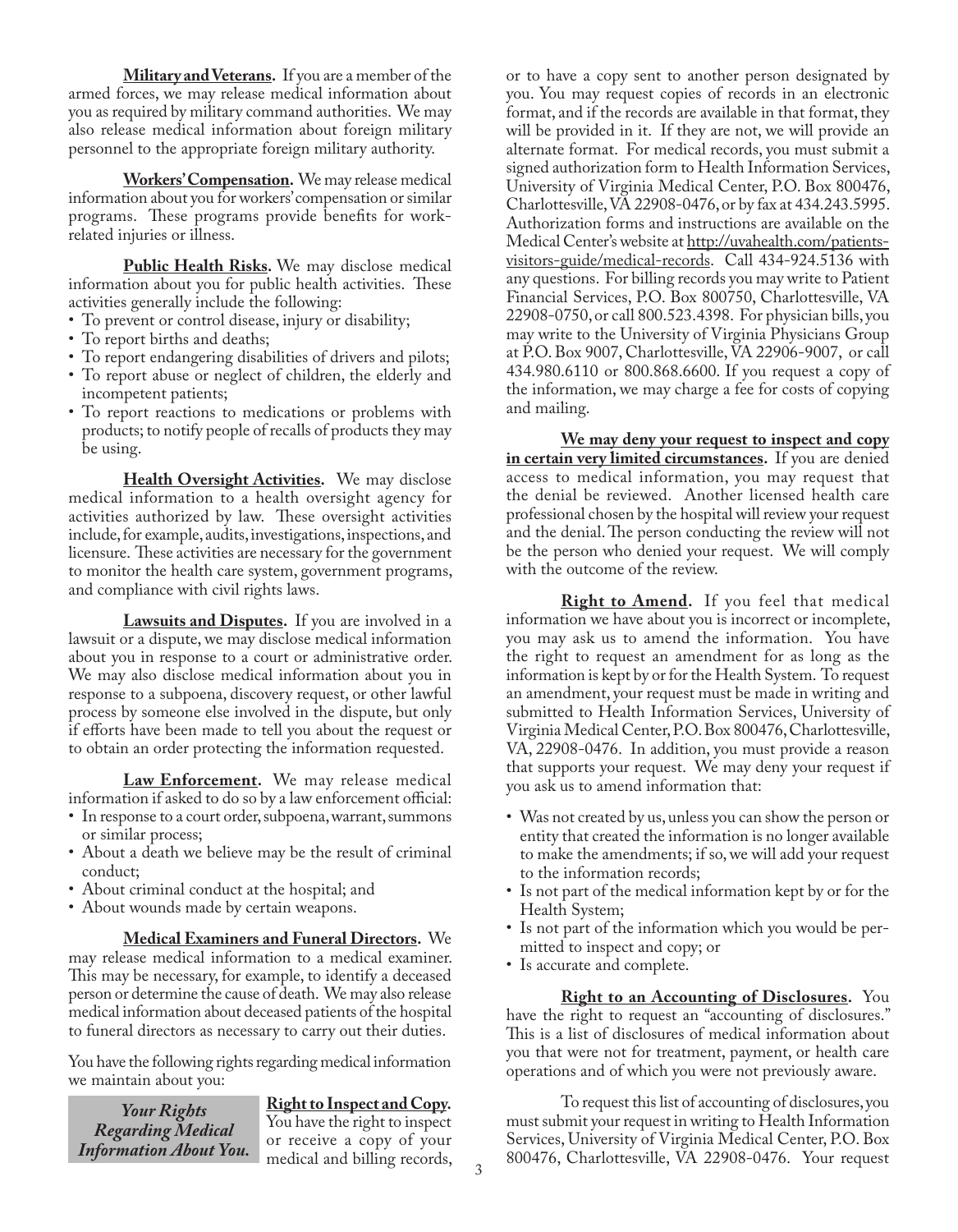must state a time period which may not be longer than six years. Your request should indicate in what form you want the list (for example, on paper or electronically). The first list you request within a 12 month period will be free. For additional lists, we may charge you for the costs of providing the list. We will notify you of the cost involved and you may choose to withdraw or modify your request at that time before any costs are incurred.

**Right to Request Restrictions.** You have the right to restrict disclosure of health information to your health plan for services paid out of pocket in full prior to the service being provided. This restriction applies only if the disclosure is to a health plan for purposes of payment or health care operations and the protected health information relates to a health care item or service for which the health care provider has been paid in full prior to the services. Talk to the clinic staff or your physician to exercise this right.

You have the right to request other restrictions on our use or disclosure of medical information about you for treatment, payment or operations purposes, or disclosure of health information about you to someone who is involved in your care or the payment for your care. We are not required to agree to your request for these restrictions. For instance, we will not be able to agree to requests that we cannot reasonably carry out, or that would interfere with your treatment such as restricting your referring or primary care physician's access to your health information. Our normal process is to immediately send records of your visit to your referring physician.

Requests to restrict disclosures of health records to other persons may be made by calling Health Information Services at 434.924.5136. Requests to restrict disclosures of Medical Center billing and payment records may be made by calling Patient Financial Services at 434.924.5377. Requests to restrict disclosure of physician billing and payment records may be made by calling the UVA Physicians Group at 434. 980.6134. If we agree, we will comply with your request unless the information is needed to provide you emergency services.

**Right to Request Alternative Communications.** You have the right to request that we communicate with you about medical matters in a certain way or at certain locations. For example, you can ask that we only contact you at work or by mail. To request alternative communications, you must make your request in writing—contact the Admitting Office at 434.924.9231 for instructions on how to make your request. We will not ask you the reason for your request. We will accommodate all reasonable requests within our technical capabilities. Your request must specify how or where you wish to be contacted.

**Right to Receive Notice of Any Breach.** You have the right to receive written notice from us if there has been a breach of your identifiable health information.

**Right to a Paper Copy of This Notice.** You have the right to a paper copy of this notice at any time. Even if you have agreed to receive this notice electronically, you are still entitled to a paper copy of this notice. You may obtain a copy of this notice at our website, http://uvahealth.

com/patients-visitors-guide. To obtain a paper copy of this notice, contact the Admitting Office at 434.924.9231.

*Changes to this Notice.*

We reserve the right to change this notice, and make the changed notice effective for medical information we already have about you as well as any

information we receive in the future. We will post a copy of the current notice in select registration and admission areas and other key locations throughout the Health System, and on our website. This notice will contain the effective date on the first page. In addition, each time you register at or are admitted to the Health System for treatment or health care services as an inpatient or outpatient, we will have copies of the current notice available on request.

*Complaints.*

If you believe your privacy rights have been violated, you may file a complaint

with the Health System or with the Secretary of the Department of Health and Human Services. To file a complaint, contact the Corporate Compliance & Privacy Office at 434.924.2938. You will not be penalized for filing a complaint.

*Other Uses of Medical Information.*

Other uses and disclosures of medical information not covered by this notice or the laws that apply to us will be made only with your written permission (an "authorization"). In particular, most

uses and disclosures of medical information for marketing purposes, most disclosures in return for payment, and most uses and disclosures of psychotherapy notes would require your authorization. If you give us permission to use or disclose medical information about you for a particular purpose, you may revoke that permission, in writing, at any time by contacting the Corporate Compliance & Privacy Office at 434.924.2938. If you revoke your permission, we will no longer use or disclose medical information about you for the reasons covered by your written authorization. You understand that we are unable to take back any disclosures we have already made with your permission, and that we are required to retain our records of the care that we provided to you.

*Social Security Numbers.* The Health System may collect your social security number. We use social security numbers for identification and verifications (for example, to provide

the right medical record when two patients have the same name). We also are required to collect social security numbers by Virginia law (Va. Code 58.1-521) for use if needed in the administrative offset program. Some other governmental programs, such as Medicaid, require social security numbers. Providing a social security number is voluntary, except for applicants to governmental programs that require it. The privacy practices in the Notice apply to your social security number.

For more information, contact the Corporate Compliance & Privacy Office at 434.924.2938. *More Information.*

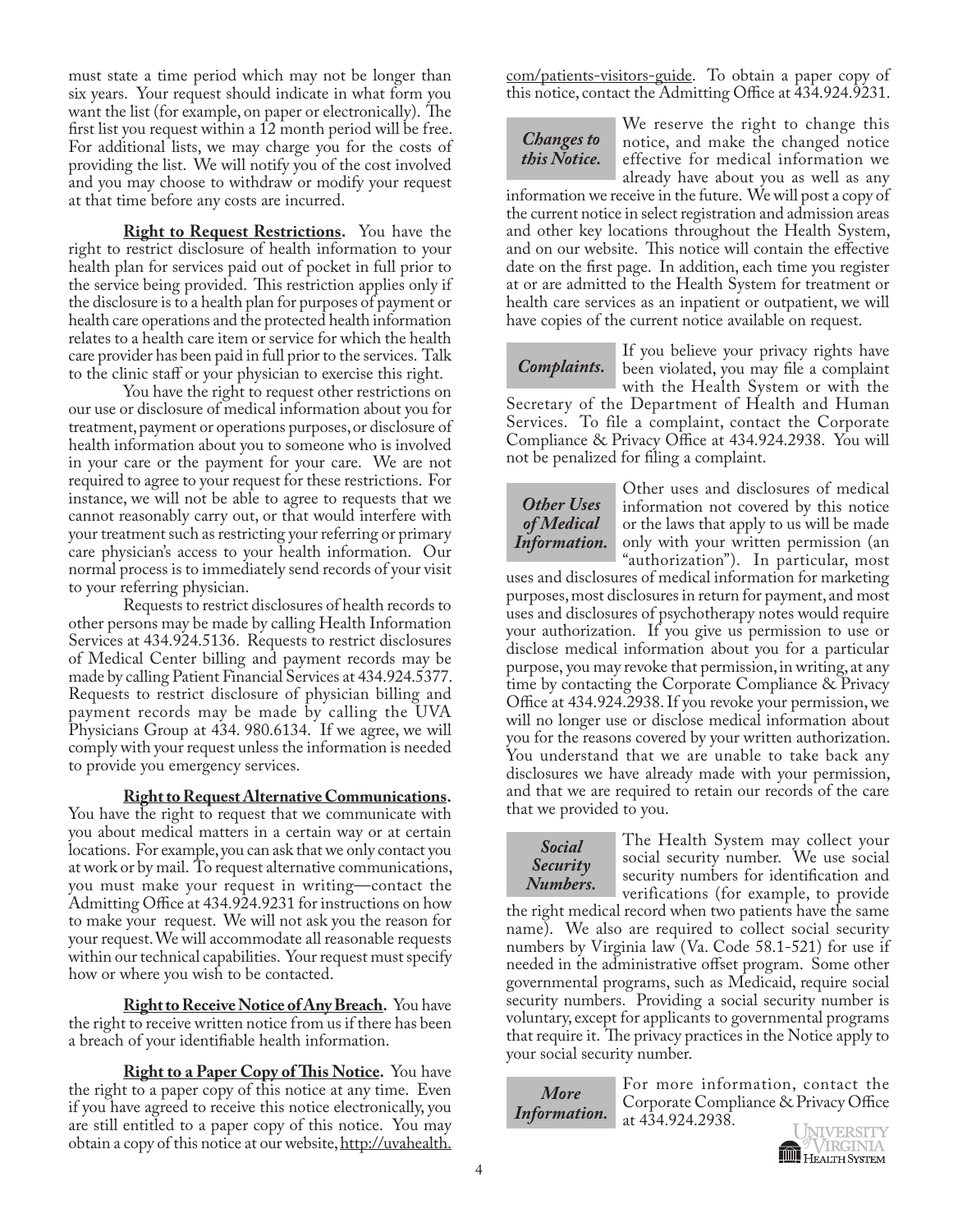# Nondiscrimination Notice

UVA Health System welcomes and provides services, program and activities to all patients and visitors. UVA Health System:

- Complies with all applicable civil rights laws and does not discriminate, exclude, or treat differently, patients or visitors on the basis of race, age, color, national origin, religion, disability, sexual orientation, gender, gender identity or gender expression.
- Provides free aids and services to allow people with disabilities to communicate effectively with us, including:
	- Qualified sign language interpreters
	- Information in other formats (large print, audio, accessible electronic formats, etc.)
- Provides free language services in over 150 different languages to people whose primary language is not English, including:
	- Qualified interpreters
	- Information written in other languages

If you need communication aids or language services, call our Language Office at 434.982.1794. If you believe that UVA Health System has failed to provide these services or discriminated in any way you can file a complaint in person or by mail, fax or email with:

Patient Experience Officer PO Box 800704 Charlottesville, VA 22908-0704 434.924.8315 patientexperience@hscmail.mcc.virginia.edu

You can file a civil rights complaint with the U.S. Department of Health and Human Services, Office for Civil Rights. If you wish, we can help you.

U.S. Department of Health and Human Services 200 Independence Avenue SW Room 509F, HHH Building Washington, D.C. 20201 800.368.1019 800.537.7697 (TDD)

Complaint forms, information and an online portal for electronic filing are available at:

hhs.gov/civil-rights/filing-a-complaint